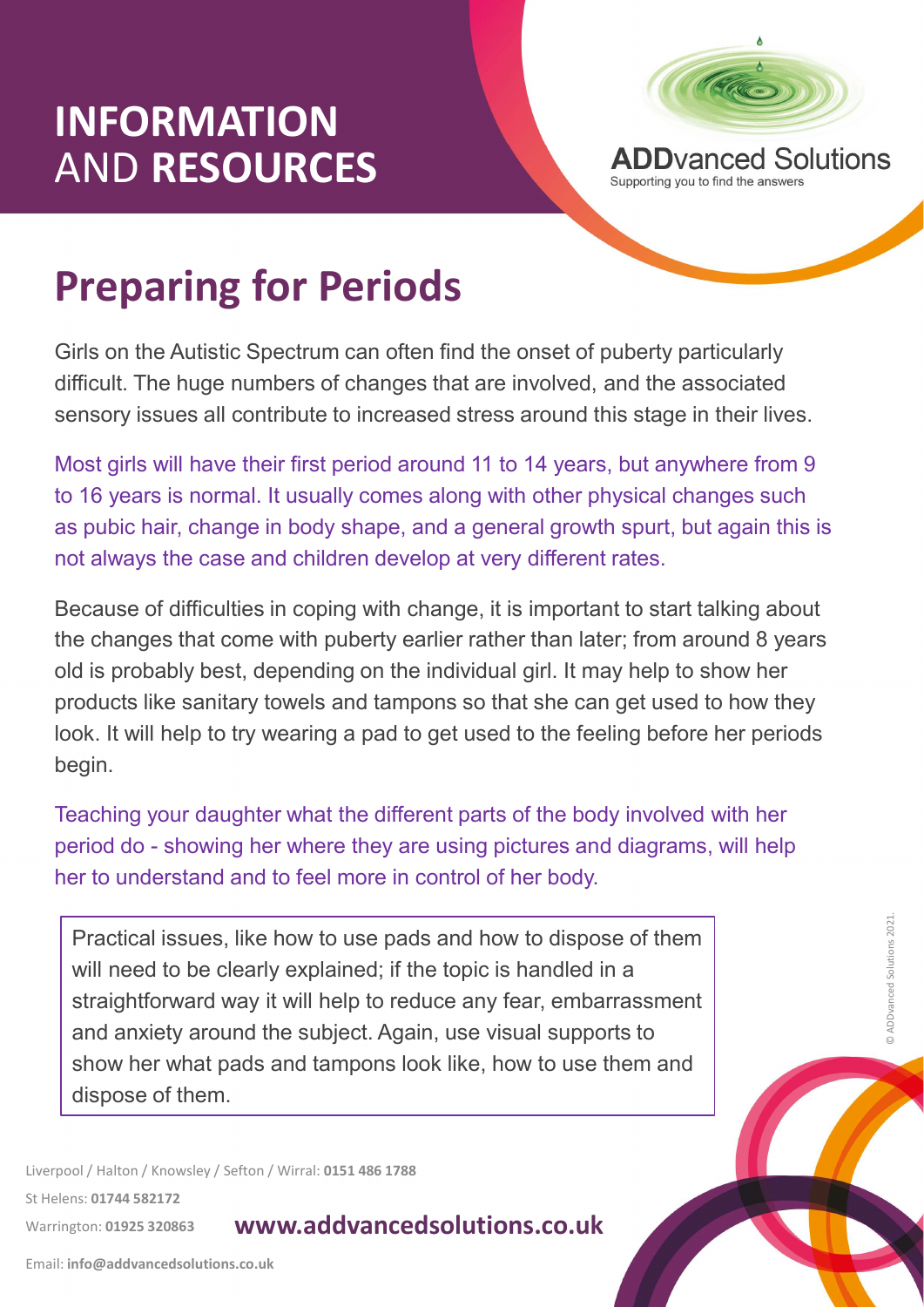## Preparing for Periods



Social stories™ can be very useful in helping young people with Autism deal with change. This is an example that you may find helpful to use or adapt:

I will begin my period\*

As I grow, my body changes and I will get my period.

A period is also known as menstruation.

Most girls and women have a period every 28 days. Sometimes it may be earlier or later. This is okay.

When I have my period, blood comes out through my vagina.

A few days before my period, I might feel more upset about things. I might feel angry, I might feel sad, I might feel frustrated or I might feel other emotions.

nd feel more upset about things. I might feel<br>frustrated or I might feel other emotions.<br>t girls and women and will usually stops when<br>r part of my back might feel sore at this time.<br>omach and having some pain relief<br>sore. Feeling this way is normal for most girls and women and will usually stops when the period stops. Feeling this way is normal for most girls and women and will usually stops when<br>the period stops.<br>My breasts, stomach and the lower part of my back might feel sore at this time.<br>This is normal.<br>Putting a hot water bottle o

My breasts, stomach and the lower part of my back might feel sore at this time. This is normal.

Putting a hot water bottle on my stomach and having some pain relief medication can help me feel less sore.

I might have my period for 4 to 7 days. It might be shorter; this is okay.

If it is longer than 7 days, I will talk to an adult who carers about me.

I will need to use a sanitary pad or tampon so that my clothes don't get

\*Adapted from raisingchildren.net.au the Australian parenting website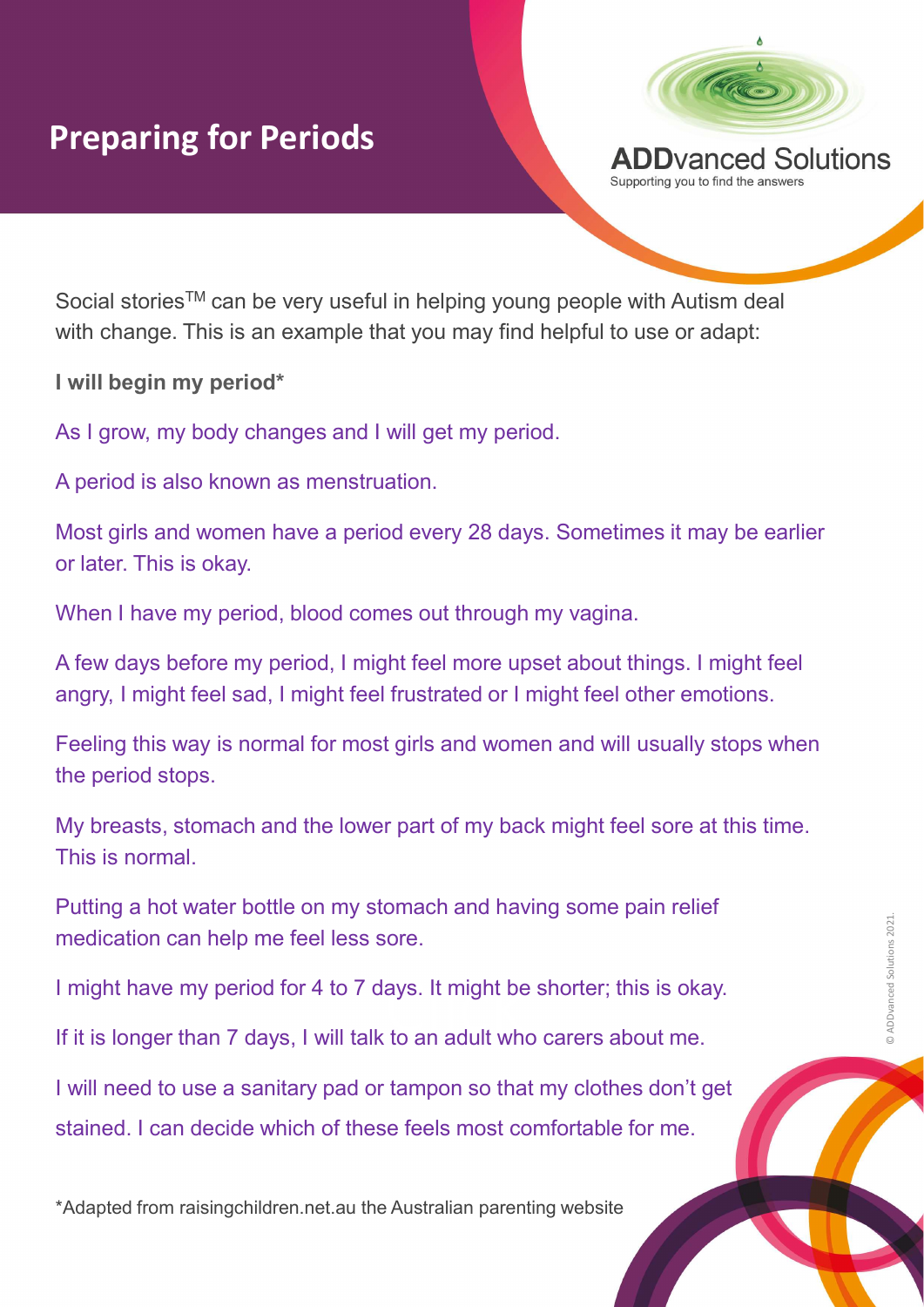

### How Can we Help?

**It will be useful for Periods**<br>
How Can we Help?<br>
It will be useful for her to feel more in control if she has a calendar in her<br>
bedroom or the bathroom with the days that she has a calendar in her<br>
bedroom or the bathro bedroom or the bathroom with the days that she has menstrual bleeding marked (maybe in red). After a few cycles she should be able to notice a pattern, although this may take longer (some girls can take months before a regular pattern emerges). The more facts that you can let her know the less frightening it will be.

Some parents like to make this growing up time a special time of celebration and mark it by a later bedtime, going out for a treat or maybe moving into her own room, or adding something new and special to her room.

er beating, yong out of a treat of maybe<br>adding something new and special to her<br>uce the subject of periods, stay positive and<br>about the impact of the monthly cycle affect<br>daughter. She will already be anxious about<br>or of However you choose to introduce the subject of periods, stay positive and try not to let your own feeling about the impact of the monthly cycle affect your communication with your daughter. She will already be anxious about any changes; many girls fear or dread the onset of their periods and the more we can do to reduce this the better.

Giving clear, accurate information, and remaining positive in your communication is vital. Giving opportunity to practice with sanitary towels of different styles, shapes and sizes (practicing with tampons would be<br>difficult before periods start, but it would be helpful for her to see and<br>handle them). difficult before periods start, but it would be helpful for her to see and handle them).

Explain any side effects such as back pain, stomach cramps, changes in emotions and moods in advance, and explain what she can so to relieve these symptoms. If you can, enlist sisters, cousins, aunts etc. to help by sharing their experiences and tips.